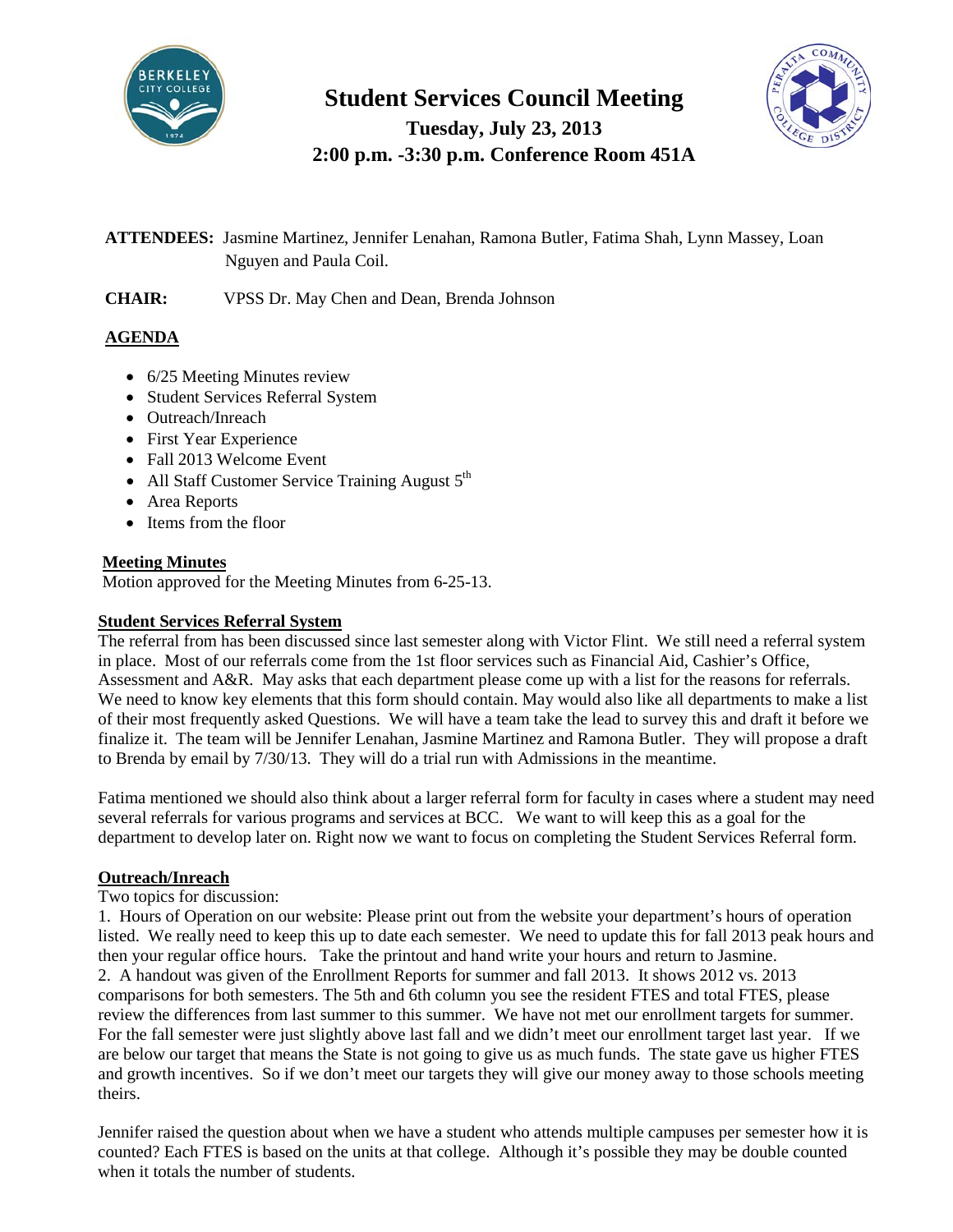Let's discuss what the major reasons could be that have caused this decline in enrollment.

-May stated that Gail mentioned because of the new Financial Aid regulation changing last Academic term requiring financial student to have a high school diploma or GED that this led to an increase in the Ability to Benefit tests. This also may have been what affected last fall 2012.

-The economy is getting better and more people are working.

-Fatima mentioned that a lot of students are going to our sister colleges due to more time options of classes such as weekend and evening. Since we see more students looking for evening and weekend, we should we talk to office of instruction to add more class offering and more time options. Diversifying our course options may increase our enrollment.

-Schedule conflicts that cause them to attend other campuses due to not enough courses offering in a specific subject area.

-Some courses are locked such as the mural classes; they need the instructor's permission to add. This may hinder enrollment for students.

-Do any DSPS students have any challenges? –Per Lynn they could use more DSP&S Counselors.

-Outreach slowed down over the years and we need to bring that back and strategize about this. May is proposing to replace Victor's position or a similar position that will continue our outreach efforts.

#### **First Year Experience**

The FYE has been very successful thus far; we only have 5-10 spots left. Thanks to the counselors for doing a lot of recruitment for this program. Fatima and Denise also contributed with recruiting many students. The one stop intra-service really worked and made a difference. The Ambassadors worked with the student in escorting them to assessment and their next step to counseling. The time the students took to complete all of this was shorter than the average student and made this a pleasant first experience for them.

Ramona mentioned that even though students were only set up for the 1st semester, could we funnel some of those students to other cohorts and programs so they receive support for these programs to assist them. There needs to be a plan to develop a plan for their second semester. We want to have them fully engaged in our programs and services so that they will receive support throughout their time here.

Ramona also mentioned that we should have more student services staff present and involved with this. This is a recommendation that May will send out to the staff.

#### **Fall 2013 Welcome Event**

The welcoming event went well last term but not highly attended by students. We really should think about making this a college wide welcoming event.

There is a District wide associate student council; they will have a 4 day training the week of August 5th. Our newly elected ASBCC president resigned. May has already begun looking into what the next steps are to have this position filled.

#### All Staff Customer Service Training on August 5<sup>th</sup>

We all received this email recently from the Chancellor; please make appropriate signage for the closure that afternoon. The training will be held at Laney's Theater from 1-4pm for BCC.

#### **Area reports**

**EOPS:** Accepting applications still fro Fall and recruiting for the FYE Program. No counselors yet for EOPS until the fall semester. The computer lab is and will remain open continuously.